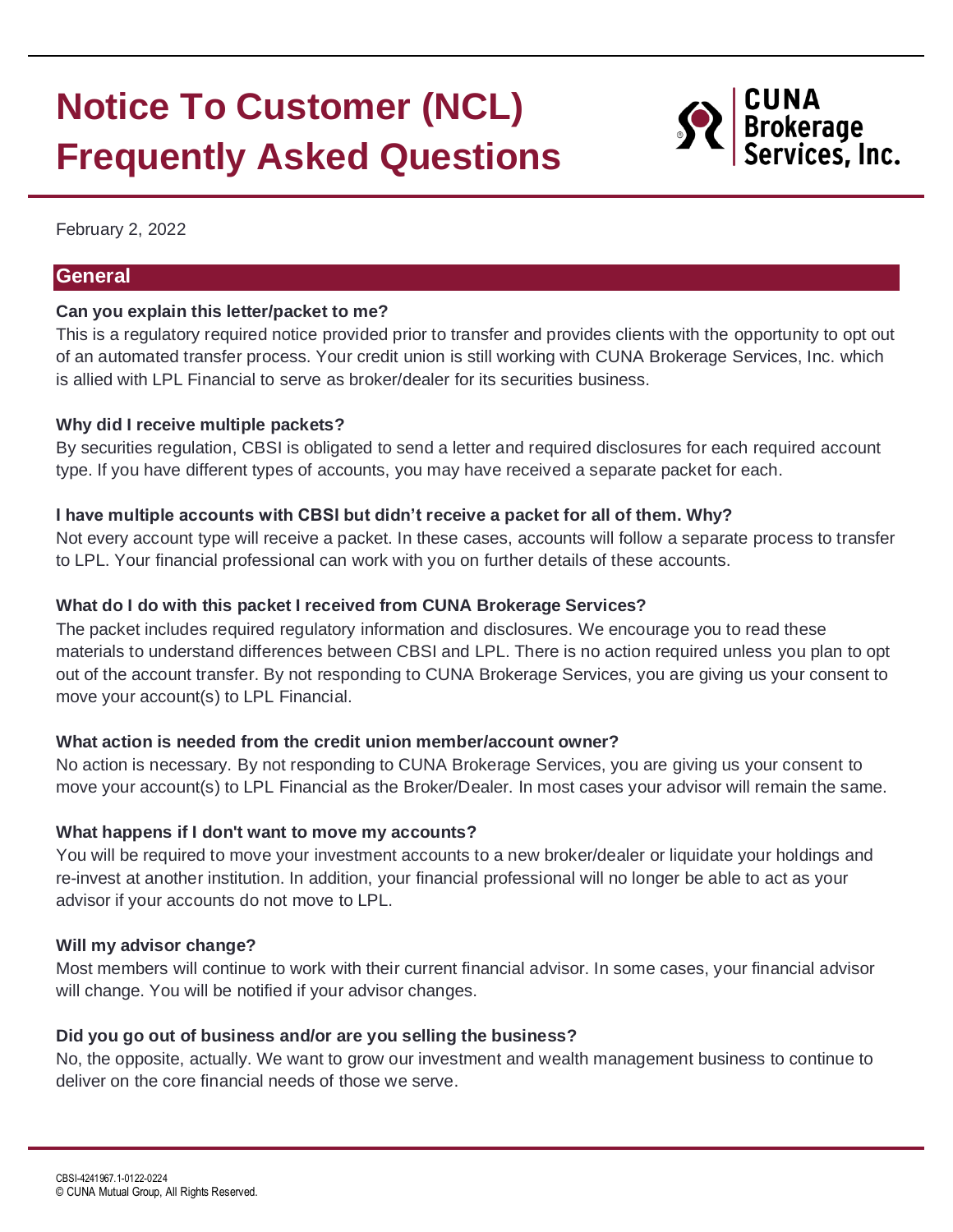## **Who is LPL Financial?**

LPL Financial provides enhanced tools and technology through their state-of-the-art broker-dealer and advisory platform. Our Alliance allows us to leverage the strength of their organization's innovative technology and automation to support us and the clients we serve.

## **Why should I want my accounts at LPL Financial?**

CUNA Mutual Group's strategic alliance with LPL Financial is unique in the industry. It enables credit unions' investment services programs and financial advisors to leverage combined strengths: The credit union expertise, strategic consulting, trust and support of CUNA Brokerage Services, Inc., in conjunction with LPL's enhanced tools and technology through their state-of-the-art broker-dealer and advisory platform.

## **Will my money be protected with LPL Financial?**

Yes. LPL has the same regulatory and protection requirements as CBSI. LPL is a Financial Industry Regulatory Authority (FINRA) member firm, subject to federal securities laws and the rules of industry selfregulatory organizations. LPL is also a member of the Securities Investor Protection Corporation (SIPC).

## **Will I have to sign a new agreement with LPL?**

In the majority of instances, a signed new account agreement will not be required. Once the accounts convert, you will be notified by your financial professional if you need to sign a new agreement or other paperwork, which can be done via electronic signature.

## **Who do I contact with questions?**

Contact your financial professional with any questions.

# **Account Information**

# **When will my account(s) transfer?**

Transfer of accounts and assets is scheduled for May 21, 2022. Effective Monday, May 23, 2022, the assets will be held at LPL. Please note you will be able to continue to conduct all of your business with your financial professional as usual during this entire timeframe.

# **Will my account value change?**

No, the value of your account will not change as a result of this transfer.

# **Are there any fees that I will pay during this transfer?**

No. Credit union members will not incur any additional fees associated with the transfer.

# **Does this change my investments?**

Your fundamental investment strategy and allocations will remain the same, for the most part. In some cases, LPL may have advanced investment options that your advisor can discuss with you.

# **Will my fees change?**

For existing advisory accounts moving to LPL, the overall advisory fee to the client will be the same as the current advisory fee. The Brokerage Fee Schedule was provided in the Notice to Customer packet you received and will apply to all brokerage accounts.

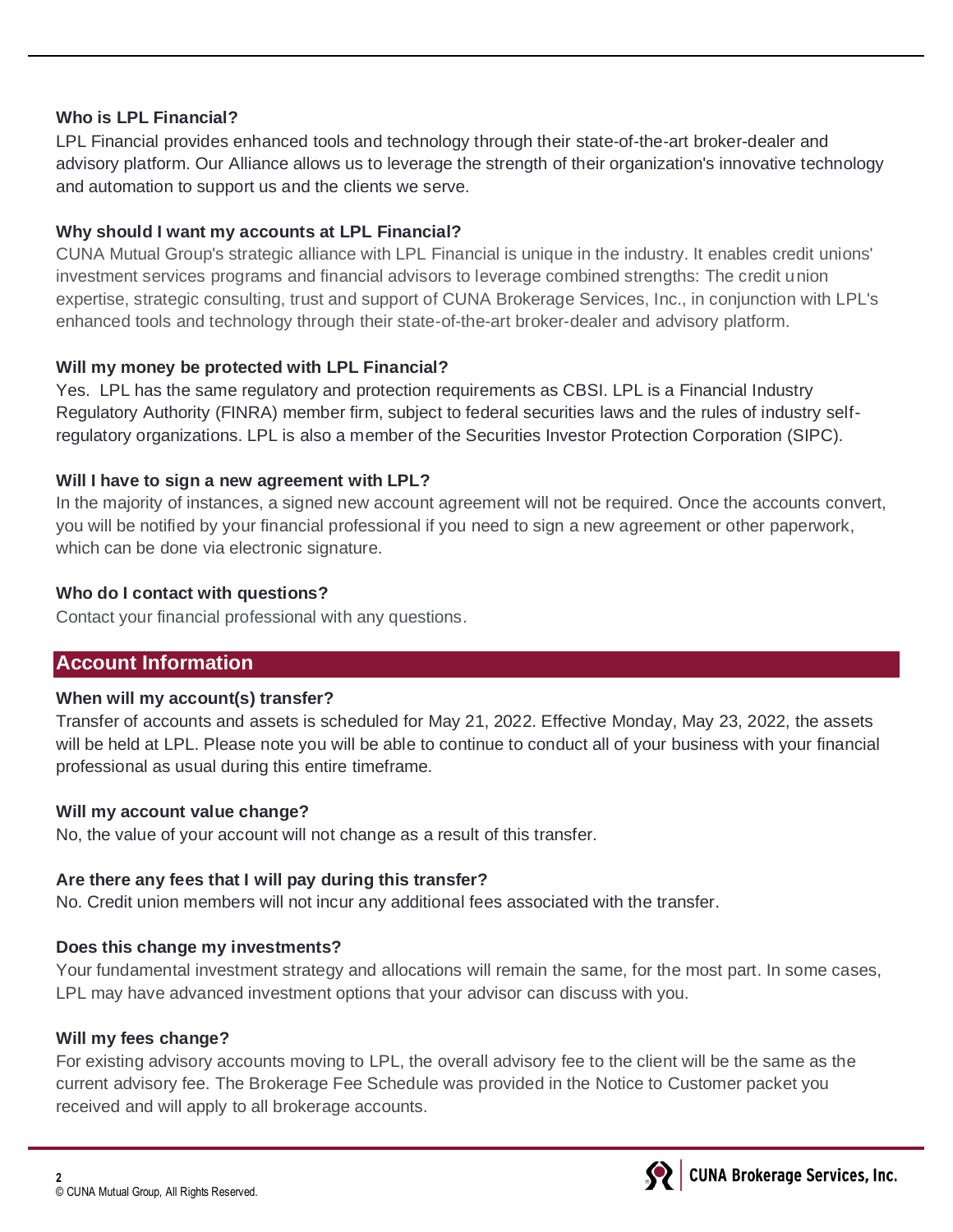# **Can I get a comparison of current and future fee structures?**

Yes, the LPL Brokerage Fee Schedule is included in the mailing packet you received. For existing advisory accounts moving to LPL, the client advisory fee will be the same as your current advisory fee.

## **Will my account statement change?**

Yes. For your brokerage account(s), you will receive 2 statements for the month of May, one from Pershing and another from LPL. Starting in June, you will only receive a monthly statement from LPL. You can work with your advisor to receive your statement electronically. There will be no change to your statements for accounts held direct.

## **What is online experience with LPL like?**

You will have access to Account View, a desktop and mobile app to provide access to your accounts. More information on this app will be shared with you closer to the conversion date.

## **If my accounts move, will there be tax implications?**

There should be no tax implications with the movement of accounts. Your account(s) will be transferred to comparable products at LPL. Please consult your tax professional if you have additional questions.

## **For brokerage accounts, is there anything I need to be aware of or prepare for my 2022 tax filing?**

You will receive one Form 1099 from Pershing for the 2022 tax year. Essentially there are no concerns for your 2022 tax season, apart from any contributions you may make in 2022 that apply to tax year 2022. (And you will receive that information from the broker/ dealer depending on whether the contribution was made before or after May 21, 2022.). For the 2022 tax year, you will receive two Form 1099s — one from Pershing and one from LPL. This will represent your participation with both entities.

# **Opt-Out Process**

# **What does it mean if I opt-out?**

If you opt-out, your account(s) will not transfer to LPL as your broker/dealer. Your brokerage accounts will stay with Pershing, and you held direct account (s) will remain at the product sponsor. Both will be serviced by their respective service centers instead of your advisor. You may also select to move your account(s) to an alternate broker/dealer.

# **How do I opt-out of the transfer?**

To opt-out, you must notify CBSI by phone or mail of your intent by April 25, 2022.

Contact CBSI by phone at 877.690.1001

Letters must be sent to the following address: CUNA Brokerage Services, Inc. Attn: Opt-out 2000 Heritage Way Waverly, Iowa 50677

# **What if I do nothing?**

If you take no action, your accounts will automatically transition to LPL on May 21, 2022.